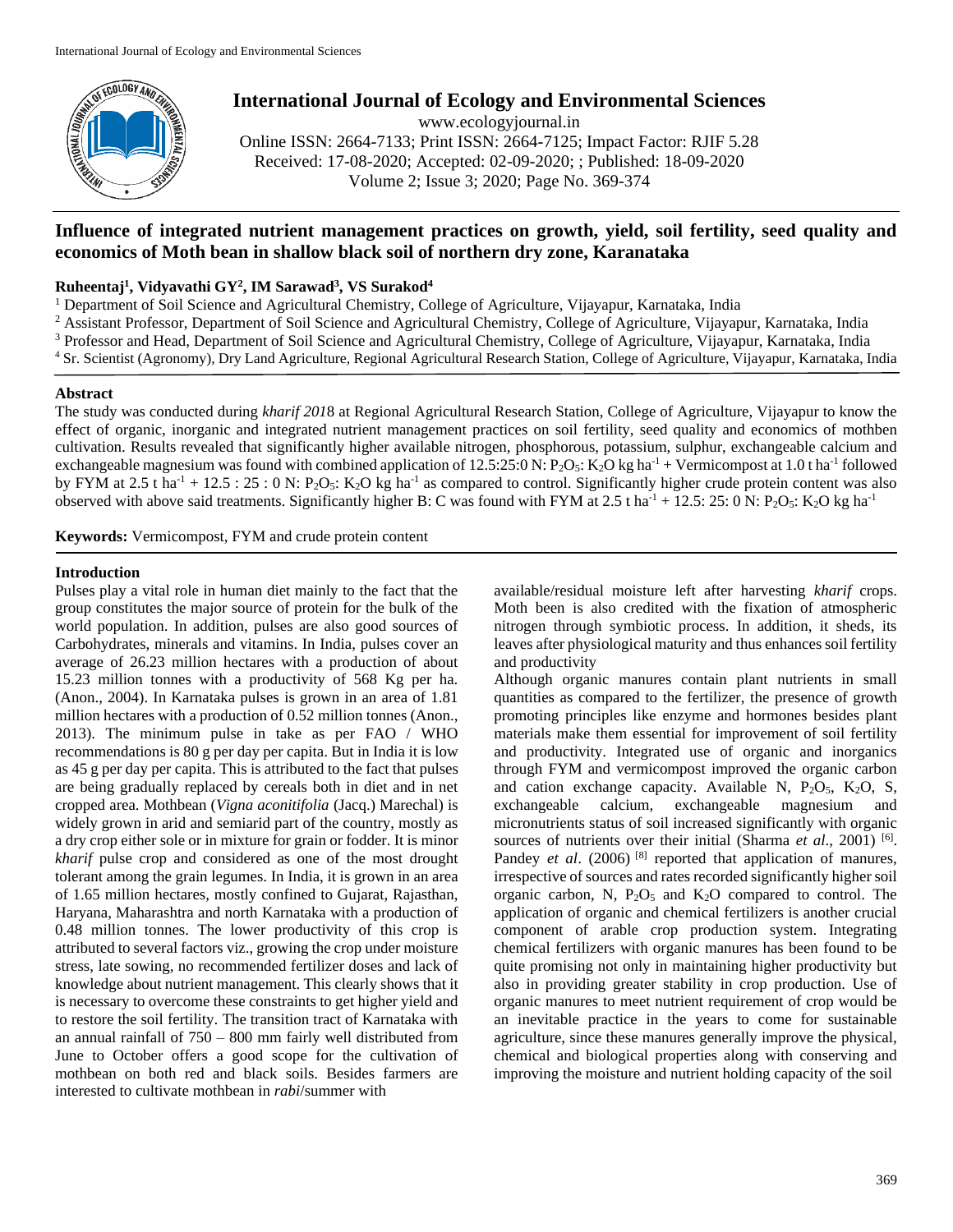and thereby resulting in enhanced crop productivity along with maintaining the quality of crop produce. The concept of INM for sustaining the soil fertility is not being followed by most of the farmers, leading to poor soil fertility status of Karnataka. Therefore, an attempt was made to find out a sustainable INM package for mothbean in the cropping system.

#### **Material and Methods**

Field experiment was laid out at Regional Agricultural Research Station (RARS), Vijayapura during *kharif* 2018, which comes under Northern Dry Zone of Karnataka (Zone 3), located at a latitude 160 491 North, longitude 750431 East and an altitude of 593 m above mean sea level (MSL). Experiment was laid out in split plot design with four main plot (Organic manures) *viz*., no organics(M<sub>1</sub>); vermicompost @ 0.5 t ha<sup>-1</sup>(M<sub>2</sub>); vermicompost @ 1.0 t ha<sup>-1</sup> (M<sub>3</sub>)and FYM @ 2.5 t ha<sup>-1</sup> (M<sub>4</sub>) and five sub plots (Fertilizer levels) *viz*, no inorganics( $S_1$ ); 7.5:15:0 N:  $P_2O_5$ : K<sub>2</sub>O kg ha<sup>-1</sup> (S<sub>2</sub>); 10:20:0 N: P<sub>2</sub>O<sub>5</sub>: K<sub>2</sub>O kg ha<sup>-1</sup>(S<sub>3</sub>); 12.5:25:0 N: P<sub>2</sub>O<sub>5</sub>:  $K_2O$  kg ha<sup>-1</sup>(S<sub>4</sub>); 15:30:0 N: P<sub>2</sub>O<sub>5</sub>: K<sub>2</sub>O kg ha<sup>-1</sup>(S<sub>5</sub>) and replicated three times. Soil samples were randomly taken from various points at the depth of 0-15 cm using soil auger and the samples were analysed for soil texture, pH, organic carbon, organic matter, Available Nitrogen, Available Phosphorus, Available potassium, Available sulphur, Exchangeable calcium and Exchangeable magnesium using standard procedure as described by Sparks (1996) [12] in the Laboratory of Soil Science Department, university of agricultural science Dharwad, college of agriculture vijayapur. The data collected from the experimental field and laboratory analysis were subjected to statistical analysis by adopting Fischer's method of analysis of variance. The level of significance used in 'F' and't' test was P=0.05. Critical difference was calculated wherever 'F' test was significant.

#### **Result and Discussion**

### **Influence of integrated nutrient management practices on soil nutrient status**

Significantly highest available nitrogen (Table 1) was reported with combined application of fertilizer at  $12.5:25:0$  N:  $P_2O_5$ :  $K_2O$  $kg$  ha<sup>-1</sup> + Vermicompost at 1.0 t ha<sup>-1</sup>( $M_3S_4$ , 268.00 kg ha<sup>-1</sup>) as compared to vermicompost 1.0 t ha<sup>-1</sup>+ 15:30:0 N: P<sub>2</sub>O<sub>5</sub>: K<sub>2</sub>O kg ha<sup>-1</sup> (M<sub>3</sub>S<sub>5</sub>,258.33 kg ha<sup>-1</sup>), FYM 2.5 t ha<sup>-1</sup>+ 15:30: 0 N: P<sub>2</sub>O<sub>5</sub>:  $K_2O$  kg ha<sup>-1</sup> ( $M_4S_5$ , 253.33 kg ha<sup>-1</sup>) and control (Table 1). It was found on par with the combined application of FYM at  $2.5$  t ha<sup>-1</sup> + 12.5: 25: 0 N:  $P_2O_5$ : K<sub>2</sub>O kg ha<sup>-1</sup>(M<sub>4</sub>S<sub>4</sub>, 260.67 kg ha<sup>-1</sup>). Continuous application of manures increases the level of N, P, K, S, Ca and Mg in the soil over the years (Ginting *et al.*, 2003)<sup>[3]</sup>. Thus creating a reservoir of soil nutrients for several years after application, Use of FYM and vermicompost might have attributed to the mineralization of N in soil and due to high enzyme activities in the soil amended with organic manures might have increased the transformation of nutrients to available form. Role of FYM and vermicompost in releasing N and improving N availability in soil was reported by Singh *et al.* (2008). These findings are in concordant with Rajkhowa *et al*. (2003) [9] and Kumawat *et al*. (2006) [6] and Yadav *et al*. (2015) [16] .

Significantly maximum available phosphorous (Table 1) was reported with combined application of fertilizer at 12.5:25:0 N:

P<sub>2</sub>O<sub>5</sub>: K<sub>2</sub>O kg ha<sup>-1</sup> + Vermicompost at 1.0 t ha<sup>-1</sup> (M<sub>3</sub>S<sub>4</sub>, 36.17 kg ha<sup>-1</sup>) followed by combined application of FYM at 2.5 t ha<sup>-1</sup> + 12.5: 25: 0 N: P<sub>2</sub>O<sub>5</sub>: K<sub>2</sub>O kg ha<sup>-1</sup>(M<sub>4</sub>S<sub>4</sub>, 34.33 kg ha<sup>-1</sup>), vermicompost 1.0 t ha<sup>-1</sup>+ 15:30:0 N: P<sub>2</sub>O<sub>5</sub>: K<sub>2</sub>O kg ha<sup>-1</sup> (M<sub>3</sub>S<sub>5</sub>,35.20 kg ha<sup>-1</sup>), FYM 2.5 t ha<sup>-1</sup>+ 15:30 : 0 N: P<sub>2</sub>O<sub>5</sub>: K<sub>2</sub>O kg ha<sup>-1</sup> ( $M_4S_5$ , 33.43 kg ha<sup>-1</sup>). Application of organics increased the phosphorous availability due to decomposition of organic manure; various organic acids will be produced which solubilize phosphatase and other phosphate bearing minerals and thereby lowers the phosphate fixation and increase its availability. Manna *et al.* (2006) [7] reported that available phosphorus content increased with the addition of FYM over initial and control. Combined application of fertilizer at  $12.5:25:0 \text{ N}$ :  $P_2O_5$ : K<sub>2</sub>O kg  $ha^{-1}$  + Vermicompost at 1.0 t ha<sup>-1</sup> (M<sub>3</sub>S<sub>4</sub>, 429.67 kg ha<sup>-1</sup>) recorded significantly highest available potassium compared to vermicompost 1.0 t ha<sup>-1</sup>+ 15:30:0 N: P<sub>2</sub>O<sub>5</sub>: K<sub>2</sub>O kg ha<sup>-1</sup> (M<sub>3</sub>S<sub>5</sub>, 414.27 kg ha<sup>-1</sup>), FYM 2.5 t ha<sup>-1</sup>+ 15:30 : 0 N: P<sub>2</sub>O<sub>5</sub>: K<sub>2</sub>O kg ha<sup>-1</sup>  $(M_4S_5, 413.00 \text{ kg} \text{ ha}^{-1})$  and control $(M_1S_1, 235.60)$ . It was found on par with the combined application of FYM at  $2.5$  t ha<sup>-1</sup> + 12.5: 25: 0 N: P<sub>2</sub>O<sub>5</sub>: K<sub>2</sub>O kg ha<sup>-1</sup>(M<sub>4</sub>S<sub>4</sub>, 425.0 kg ha<sup>-1</sup>). This increment due to application of FYM and vermicompost, resulted in decomposition of organic matter and also the solubilizing action of certain organic acids produced during the decomposition of FYM and vermicompost and its greater capacity to hold K in the available form.

Significantly highest available sulphure (Table 1) in soil was reported with conjunctive use of fertilizer at  $12.5:25:0 \text{ N: P}_2\text{O}_5$ :  $K_2O$  kg ha<sup>-1</sup> + Vermicompost at 1.0 t ha<sup>-1</sup>( $M_3S_4$ , 20.63 kg ha<sup>-1</sup>) followed by combined application of FYM at  $2.5$  t ha<sup>-1</sup> + 12.5 :  $25:0 \text{ N: } P_2O_5$ : K<sub>2</sub>O kg ha<sup>-1</sup>(M<sub>4</sub>S<sub>4</sub>, 20.20 kg ha<sup>-1</sup>), vermicompost 1.0 t ha<sup>-1</sup>+ 15:30:0 N: P<sub>2</sub>O<sub>5</sub>: K<sub>2</sub>O kg ha<sup>-1</sup> (M<sub>3</sub>S<sub>5</sub>, 20.40 kg ha<sup>-1</sup>), FYM 2.5 t ha<sup>-1</sup>+ 15:30 : 0 N: P<sub>2</sub>O<sub>5</sub>: K<sub>2</sub>O kg ha<sup>-1</sup> (M<sub>4</sub>S<sub>5</sub>,19.97 kg ha<sup>-1</sup>) as compared to control  $(M_1S_1, 8.97 kg ha<sup>-1</sup>)$ . This increment due to mineralization of nutrients in soil by decomposition of organic matter of FYM or Vermicompost which stimulated the growth, rapid multiplication and activity of microorganisms as supply of organics maintain soil moisture and temperature to optimum level which was conducive for growth and development of beneficial microorganisms. Similarly, significantly maximum Exchangeable calcium and Exchangeable magnesium was reported with combined application of fertilizer at 12.5:25:0 N:  $P_2O_5$ : K<sub>2</sub>O kg ha<sup>-1</sup> + Vermicompost at 1.0 t ha<sup>-1</sup>(M<sub>3</sub>S<sub>4</sub>, 47.33 and 28.63 c mol  $(p +)$  kg<sup>-1</sup>, respectively) followed by combined application of FYM at 2.5 t ha<sup>-1</sup> + 12.5 : 25 : 0 N: P<sub>2</sub>O<sub>5</sub>: K<sub>2</sub>O kg ha<sup>-1</sup>(M<sub>4</sub>S<sub>4</sub>, 46.37 and 28.13 c mol ( $p +$ ) kg<sup>-1</sup>, respectively) as compared to control  $(M_1S_1, 24.03$  and 14.70 c mol  $(p +)$  kg<sup>-1</sup>, respectively). This increment attributed due to native dissolution of nutrients. The present results are in line with Rajkhowa *et al.*   $(2003)^{9}$  and Sutaria *et al.*  $(2010)^{14}$ .

The results of DTPA - extractable Fe, Zn, Cu and Mn (Table 2) as subjected to different combinations of nutrients are furnished in Table 2. DTPA - extractable Fe, Zn, Cu and Mn in soil was not substantially influenced by different levels of fertilizers and organic manures. However, considerably higher DTPA extractable Fe, Zn, Cu and Mn was reported with combined incorporation of VC  $\omega$  1.0 t ha<sup>-1</sup> and supply of fertilizer  $\omega$  12.5 :25:0 kg of N: P2O5: K2O ha<sup>-1</sup> (M3S4, 3.07, 0.51, 0.65 and 2.37 mg kg-1 , respectively) as contrast to control (M1S1, 2.83, 0.44,  $0.55$  and  $2.23$  mg kg<sup>-1</sup>, respectively).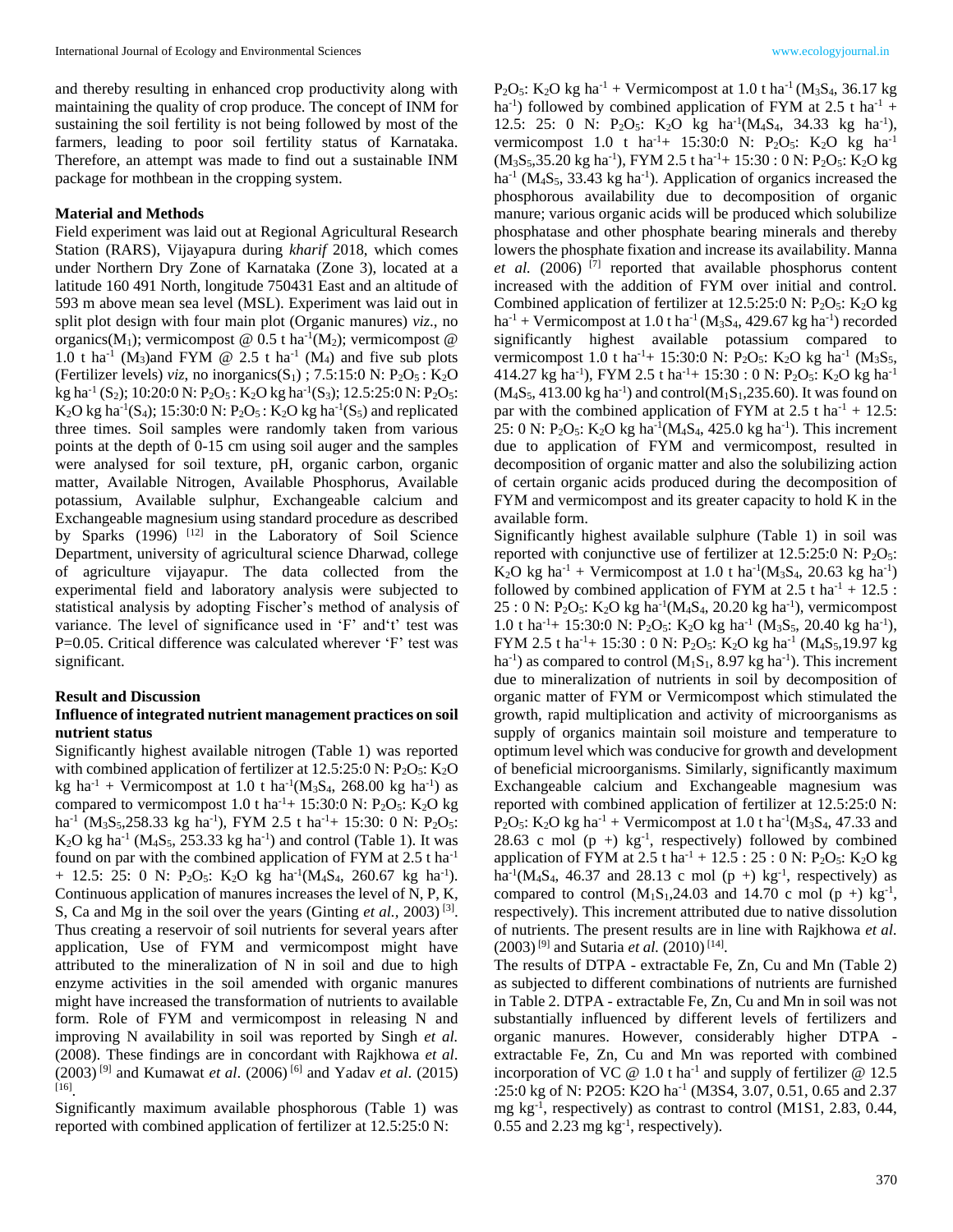| <b>Treatments</b>   | Nitrogen | Phosphorous             | Potassium                       | <b>Sulphur</b>     | Calcium | <b>Magnesium</b>                   |
|---------------------|----------|-------------------------|---------------------------------|--------------------|---------|------------------------------------|
|                     |          | $kg \overline{ha^{-1}}$ |                                 |                    |         | cmole $(P^{+ve})$ kg <sup>-1</sup> |
| Organic manures (M) |          |                         |                                 |                    |         |                                    |
| M1                  | 129.03   | 25.01                   | 291.98                          | 12.49              | 24.75   | 16.57                              |
| M2                  | 184.27   | 28.09                   | 365.07                          | 15.24              | 29.41   | 17.87                              |
| M3                  | 254.67   | 32.59                   | 403.16                          | 19.15              | 41.25   | 23.85                              |
| M4                  | 242.73   | 31.30                   | 383.49                          | 18.63              | 40.45   | 23.62                              |
| S.Em.±              | 5.80     | 0.59                    | 5.99                            | 0.50               | 0.50    | 0.82                               |
| CD(5%)              | 20.09    | 2.06                    | 20.73                           | 1.74               | 1.74    | 2.83                               |
|                     |          |                         | Inorganic fertilizer levels (S) |                    |         |                                    |
| S <sub>1</sub>      | 179.33   | 24.13                   | 320.97                          | 14.25              | 28.40   | 17.01                              |
| S <sub>2</sub>      | 193.63   | 27.74                   | 349.45                          | 15.23              | 30.10   | 19.50                              |
| S <sub>3</sub>      | 207.42   | 30.21                   | 367.45                          | 16.67              | 36.53   | 20.45                              |
| $\overline{S4}$     | 219.13   | 32.27                   | 387.63                          | 18.07              | 38.03   | 22.93                              |
| $\overline{S5}$     | 213.88   | 31.90                   | 379.13                          | 17.67              | 36.77   | 22.50                              |
| S.Em.±              | 3.28     | 0.55                    | $\overline{5.75}$               | 0.28               | 0.47    | 0.54                               |
| CD(5%)              | 9.45     | 1.60                    | 16.55                           | 0.82               | 1.36    | 1.56                               |
|                     |          |                         | Interactions( $M \times S$ )    |                    |         |                                    |
| M1S1                | 121.67   | 16.33                   | 235.60                          | 8.97               | 24.03   | 14.70                              |
| M1S2                | 127.67   | 25.33                   | 265.60                          | 10.47              | 24.50   | 16.43                              |
| M1S3                | 131.00   | 26.00                   | 307.27                          | 14.23              | 25.00   | 16.47                              |
| M1S4                | 133.00   | 28.83                   | 326.83                          | 14.97              | 25.37   | 16.90                              |
| M1S5                | 131.83   | 28.57                   | 324.60                          | 13.83              | 24.87   | 18.37                              |
| M2S1                | 131.67   | 25.83                   | 359.33                          | 14.13              | 26.07   | 17.13                              |
| M2S2                | 159.83   | 27.37                   | 364.67                          | 14.23              | 26.53   | 17.50                              |
| M2S3                | 203.00   | 28.00                   | 367.67                          | 14.86              | 32.80   | 17.40                              |
| M2S4                | 214.83   | 29.73                   | 369.00                          | 16.49              | 33.03   | 18.03                              |
| M2S5                | 212.00   | 29.50                   | 364.67                          | 16.50              | 28.60   | 19.27                              |
| M3S1                | 233.67   | 28.00                   | 363.00                          | 17.50              | 32.00   | 18.20                              |
| M3S2                | 253.33   | 29.77                   | 406.27                          | 18.33              | 35.07   | 21.97                              |
| M3S3                | 260.00   | 33.83                   | 402.60                          | 18.90              | 44.73   | 24.07                              |
| M3S4                | 268.00   | 36.17                   | 429.67                          | 20.63              | 47.33   | 28.63                              |
| M3S5                | 258.33   | 35.20                   | 414.27                          | 20.40              | 47.10   | 26.37                              |
| M4S1                | 230.33   | 26.33                   | 325.93                          | 16.42              | 31.50   | 18.00                              |
| M4S2                | 233.67   | 28.50                   | 361.27                          | 17.87              | 34.30   | 22.10                              |
| M4S3                | 235.67   | 32.99                   | 392.27                          | 18.70              | 43.60   | 23.87                              |
| M4S4                | 260.67   | 34.33                   | 425.00                          | $20.\overline{20}$ | 46.37   | 28.13                              |
| M4S5                | 253.33   | 34.33                   | 413.00                          | 19.97              | 46.50   | 26.00                              |
| S.Em.±              | 8.25     | 1.16                    | 11.90                           | 0.71               | 0.98    | 1.27                               |
| CD(5%)              | 26.14    | 3.51                    | 36.02                           | 2.26               | 2.98    | 3.96                               |

**Table 1:** Influence of integrated nutrient management practices on soil macro-nutrient status

#### **Quality parameter**

Significantly higher crude protein content was reported with the combined incorporation of vermicompost  $@ 1.0$  t ha<sup>-1</sup> + 12.5:25:0 N: P2O5: K2O kg ha<sup>-1</sup> ( $M_3S_4$ , 24.96 %) followed by followed by combined application of FYM at  $2.5$  t ha<sup>-1</sup> + 12.5: 25: 0 N: P<sub>2</sub>O<sub>5</sub>:  $K_2O$  kg ha<sup>-1</sup> (M<sub>4</sub>S<sub>4</sub>, 24.73%) which might be due increased supply of nitrogen from both the source of nutrients (Table 2). Present findings are in conformity with the reports of Vasanthi and Subramanian  $(2004)$ <sup>[15]</sup> in blackgram.

**Table 2:** Influence of integrated nutrient management practices on soil micro-nutrient status

| <b>Treatments</b>               | Crude protein $(\% )$ | Fe        | Zn              | Mn        | Cu        |
|---------------------------------|-----------------------|-----------|-----------------|-----------|-----------|
|                                 |                       |           | $mg \, kg^{-1}$ |           |           |
|                                 | Organic manures (M)   |           |                 |           |           |
| M1                              | 18.28                 | 2.95      | 0.47            | 2.27      | 0.57      |
| M2                              | 21.98                 | 2.97      | 0.47            | 2.28      | 0.59      |
| M <sub>3</sub>                  | 24.05                 | 3.02      | 0.49            | 2.35      | 0.62      |
| M4                              | 23.80                 | 3.01      | 0.48            | 2.33      | 0.60      |
| S.Em.±                          | 0.38                  | 0.04      | 0.02            | 0.03      | 0.02      |
| CD(5%)                          | 1.30                  | <b>NS</b> | NS              | <b>NS</b> | <b>NS</b> |
| Inorganic fertilizer levels (S) |                       |           |                 |           |           |
| S <sub>1</sub>                  | 20.11                 | 2.90      | 0.45            | 2.27      | 0.56      |
| S <sub>2</sub>                  | 21.57                 | 2.98      | 0.46            | 2.29      | 0.59      |
| S <sub>3</sub>                  | 22.16                 | 3.00      | 0.48            | 2.31      | 0.60      |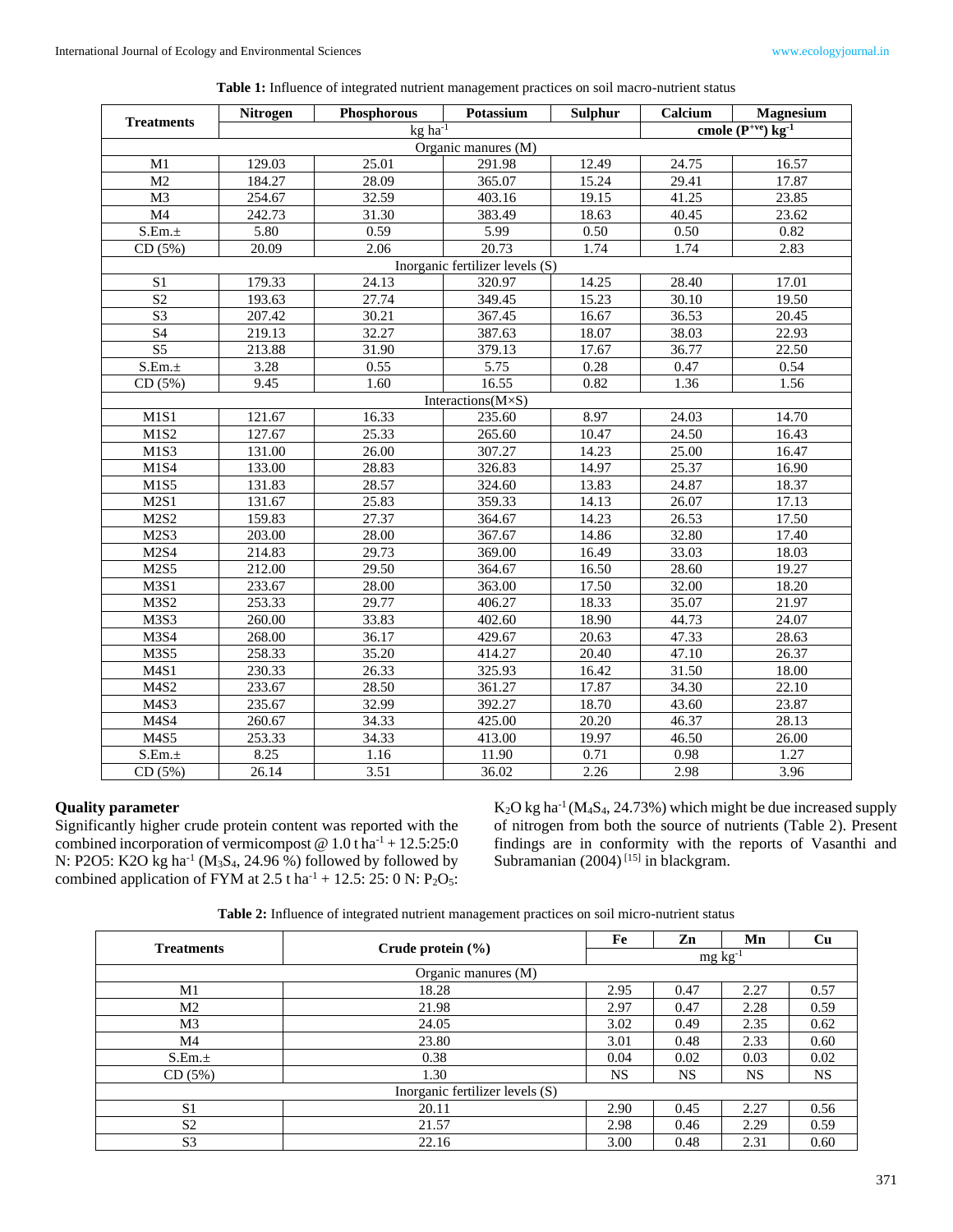| S <sub>4</sub>                | 23.10                       | 3.04      | 0.50      | 2.33      | 0.62      |
|-------------------------------|-----------------------------|-----------|-----------|-----------|-----------|
| S <sub>5</sub>                | 23.20                       | 3.03      | 0.49      | 2.32      | 0.61      |
| S.Em.±                        | 0.31                        | 0.04      | 0.01      | 0.03      | 0.01      |
| CD(5%)                        | 0.88                        | <b>NS</b> | <b>NS</b> | <b>NS</b> | <b>NS</b> |
|                               | Interactions $(M \times S)$ |           |           |           |           |
| M <sub>1</sub> S <sub>1</sub> | 14.38                       | 2.83      | 0.44      | 2.23      | 0.55      |
| M <sub>1</sub> S <sub>2</sub> | 17.96                       | 2.94      | 0.46      | 2.26      | 0.57      |
| M1S3                          | 18.96                       | 2.97      | 0.47      | 2.27      | 0.58      |
| M1S4                          | 19.58                       | 3.01      | 0.48      | 2.29      | 0.59      |
| M1S5                          | 20.54                       | 2.99      | 0.47      | 2.28      | 0.58      |
| M2S1                          | 20.83                       | 2.86      | 0.45      | 2.26      | 0.56      |
| M2S2                          | 21.15                       | 2.97      | 0.46      | 2.27      | 0.58      |
| M <sub>2</sub> S <sub>3</sub> | 21.17                       | 2.98      | 0.47      | 2.28      | 0.59      |
| M <sub>2</sub> S <sub>4</sub> | 23.13                       | 3.03      | 0.50      | 2.31      | 0.61      |
| <b>M2S5</b>                   | 23.60                       | 3.02      | 0.49      | 2.29      | 0.60      |
| M3S1                          | 23.06                       | 2.95      | 0.45      | 2.31      | 0.58      |
| M3S2                          | 23.54                       | 3.00      | 0.47      | 2.33      | 0.61      |
| M3S3                          | 24.31                       | 3.02      | 0.49      | 2.35      | 0.62      |
| M3S4                          | 24.96                       | 3.07      | 0.51      | 2.37      | 0.65      |
| M3S5                          | 24.40                       | 3.05      | 0.50      | 2.36      | 0.63      |
| M4S1                          | 22.17                       | 2.94      | 0.44      | 2.29      | 0.57      |
| M4S <sub>2</sub>              | 23.63                       | 2.99      | 0.46      | 2.31      | 0.60      |
| M <sub>4</sub> S <sub>3</sub> | 24.19                       | 3.01      | 0.49      | 2.33      | 0.61      |
| M4S4                          | 24.73                       | 3.05      | 0.50      | 2.36      | 0.63      |
| M4S5                          | 24.27                       | 3.04      | 0.49      | 2.35      | 0.62      |
| S.Em.±                        | 0.66                        | 0.07      | 0.03      | 0.06      | 0.03      |
| CD(5%)                        | 2.04                        | <b>NS</b> | <b>NS</b> | <b>NS</b> | <b>NS</b> |
|                               |                             |           |           |           |           |

# **Growth and Yield Attributes**

The integrated use of inorganic and organic manure as a source

of nutrients significantly influenced the different growth attributes of mothbean (Table 3).

| <b>Table 3:</b> Influence of integrated nutrient management practices on economics of mothbean cultivation |  |  |
|------------------------------------------------------------------------------------------------------------|--|--|
|                                                                                                            |  |  |

| <b>Treatments</b>             | Grain yield (kg ha <sup>-1</sup> ) | Straw yield (kg ha <sup>-1</sup> ) | B:C  |
|-------------------------------|------------------------------------|------------------------------------|------|
|                               | Organic manures (M)                |                                    |      |
| M <sub>1</sub>                | 391.00                             | 1468.00                            | 1.55 |
| M <sub>2</sub>                | 462.60                             | 1718.40                            | 1.57 |
| $M_3$                         | 572.73                             | 2124.87                            | 1.71 |
| M <sub>4</sub>                | 570.13                             | 2081.13                            | 1.89 |
| S.Em.±                        | 16.95                              | 59.39                              | 0.05 |
| C.D 5%                        | 58.66                              | 205.52                             | 0.17 |
|                               | Fertilizer levels (S)              |                                    |      |
| $S_1$                         | 437.75                             | 1632.50                            | 1.58 |
| $\overline{S_2}$              | 484.92                             | 1800.25                            | 1.65 |
| $\overline{S_3}$              | 501.25                             | 1828.83                            | 1.67 |
| $\overline{S_4}$              | 536.67                             | 1982.58                            | 1.76 |
| S <sub>5</sub>                | 535.00                             | 1996.33                            | 1.73 |
| S.Em.±                        | 6.62                               | 30.47                              | 0.02 |
| $\rm C.D$ 5%                  | 19.06                              | 87.77                              | 0.06 |
|                               | Interaction $(M\times S)$          |                                    |      |
| $\mathbf{M}_1\mathbf{S}_1$    | 296.33                             | 1143.33                            | 1.35 |
| M <sub>1</sub> S <sub>2</sub> | 413.33                             | 1553.33                            | 1.64 |
| $M_1S_3$                      | 414.33                             | 1543.33                            | 1.61 |
| $M_1S_4$                      | 416.00                             | 1503.33                            | 1.58 |
| $M_1S_5$                      | 415.00                             | 1596.67                            | 1.56 |
| $M_2S_1$                      | 431.33                             | 1650.00                            | 1.56 |
| $M_2S_2$                      | 452.00                             | 1690.00                            | 1.55 |
| $M_2S_3$                      | 460.00                             | 1688.67                            | 1.55 |
| $M_2S_4$                      | 485.33                             | 1766.67                            | 1.60 |
| $M_2S_5$                      | 484.33                             | 1796.67                            | 1.58 |
| $M_3S_1$                      | 513.33                             | 1866.67                            | 1.62 |
| $M_3S_2$                      | 537.67                             | 2021.00                            | 1.62 |
| M <sub>3</sub> S <sub>3</sub> | 566.00                             | 2103.33                            | 1.68 |
| $M_3S_4$                      | 625.00                             | 2340.00                            | 1.83 |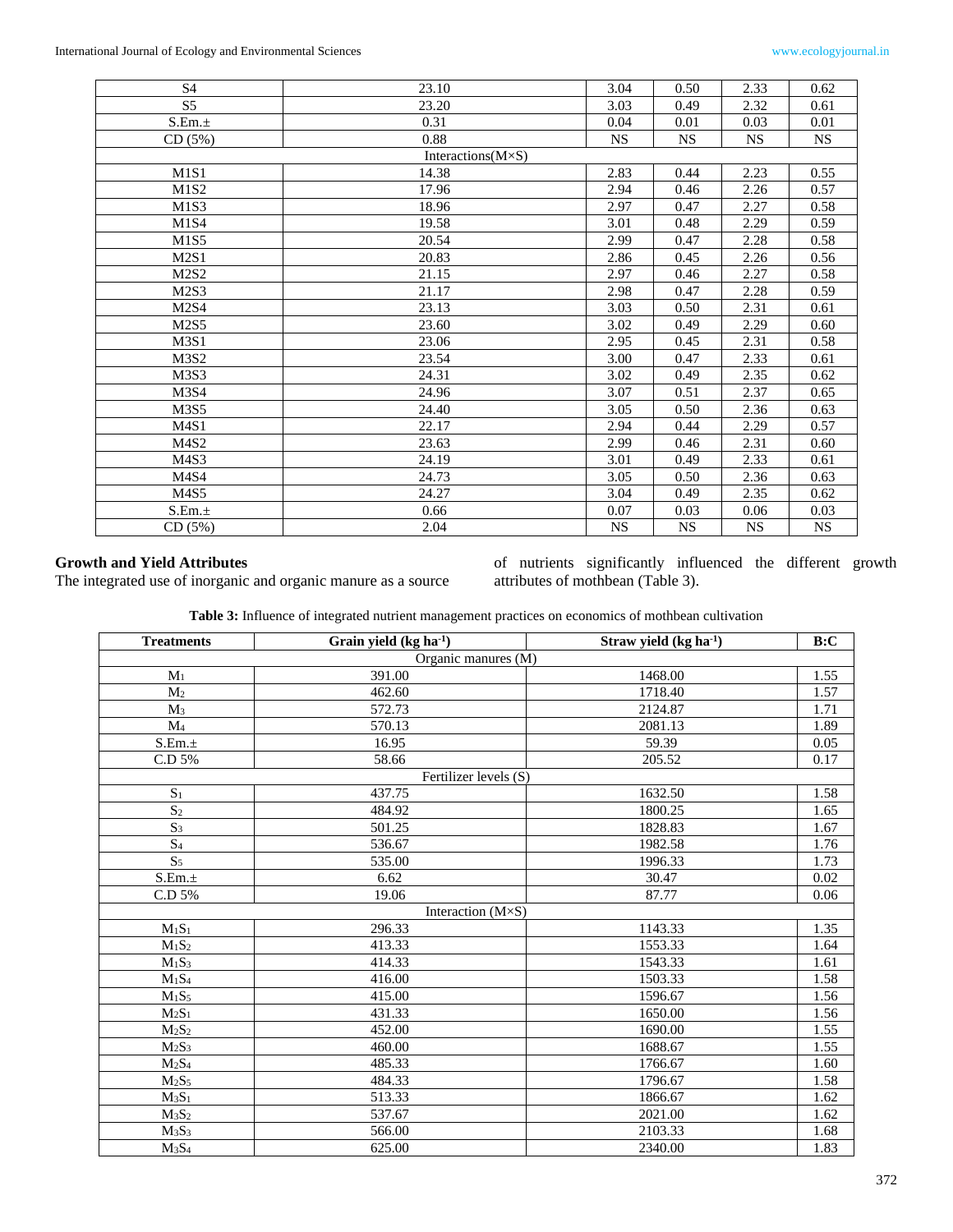| $M_3S_5$ | 621.67 | 2293.33 | 1.79 |
|----------|--------|---------|------|
| $M_4S_1$ | 510.00 | 1870.00 | 1.80 |
| $M_4S_2$ | 536.67 | 1936.67 | 1.80 |
| $M_4S_3$ | 564.67 | 1980.00 | 1.86 |
| $M_4S_4$ | 620.33 | 2320.33 | 2.02 |
| $M_4S_5$ | 619.00 | 2298.67 | 1.98 |
| S.Em.±   | 20.68  | 80.61   | 0.06 |
| C.D 5%   | 67.62  | 257.58  | 0.20 |

Application of 12.5:25:0 N:  $P_2O_5$ : K<sub>2</sub>O kg ha<sup>-1</sup> + Vermicompost at  $1.0$  t ha<sup>-1</sup>( $M_3S_4$ ) recorded highest seed yield (625.0 kg ha<sup>-1</sup>) and straw yield (2340 kg ha<sup>-1</sup>) which were superior by 31.7 and 30.0 per cent, respectively (Table 3) over control and was on par with combined application of FYM at  $2.5$  t ha<sup>-1</sup> +  $12.5$  :  $25$  : 0 N: P<sub>2</sub>O<sub>5</sub>:  $K_2O$  kg ha<sup>-1</sup>( $M_4S_4$ ). This increment in yield due to the amplified growth probably as a consequence of effective use of nutrients absorbed through ramified root system and productive shoot growth due to amended nourishment through organic fertilization and it also might be due to application of organics which improved the physicochemical and biotic properties of soil which in turn benefited plant by providing balanced nutrition to crop as and when needed which helped in production of a greater number of yield parameters (pod length, pod numbers per plant and test weight) and ultimately increased the mothbean yield. Rajkhowa *et al.* (2003)<sup>[9]</sup> also opined that incorporation of vermicompost  $\omega$  $2.5$  t ha<sup>-1</sup> noticed the supreme grain and straw yield of mungbean. These results were in line with the reports of Krishna Jagadish (2002) in blackgram and Sadashivanagowda *et al.* (2017 a) in mothbean. Significantly lowest pod numbers (27.60 plant<sup>-1</sup>), pod length (4.04 cm), 100 seed weight (1.57 g), seed yield (296.33 kg  $ha^{-1}$ ) and straw yield (1143 kg  $ha^{-1}$ ) was recorded with control  $(M_1S_1)$ .

Significantly highest B:C was reported with conjunctive use of FYM at 2.5 t ha<sup>-1</sup> + 12.5 : 25 : 0 N: P<sub>2</sub>O<sub>5</sub>: K<sub>2</sub>O kg ha<sup>-1</sup>(2.02, M<sub>4</sub>S<sub>4</sub>) followed by combined application of FYM at  $2.5$  t ha<sup>-1</sup> + 12.5 :  $25:0 \text{ N}: P_2O_5$ : K<sub>2</sub>O kg ha<sup>-1</sup> (1.89, M<sub>4</sub>S<sub>5</sub>) and fertilizer at 12.5:25:0 N: P<sub>2</sub>O<sub>5</sub>: K<sub>2</sub>O kg ha<sup>-1</sup> + Vermicompost at 1.0 t ha<sup>-1</sup>(1.82, M<sub>3</sub>S<sub>4</sub>). This was because of higher cost incurred for vermicompost than FYM. These outcomes are in concordant with the reports of Subbarayappa *et al.* (2009) in green gram and Sutaria *et al.* (2010)  $[14]$  in cowpea.

#### **Conclusion**

From above results, it can be concluded that integrated nutrient management practice in mothbean crop was found beneficial for sustaining soil health in terms of build-up of macro and micronutrient content in soil after harvest of crop. Thus, integrated approach of nutrient supply by chemical fertilizers along with organic manures and biofertilizers is gaining importance as this system not only reduces the use of inorganic fertilizers but sustaining the crop productivity by improving soil health and is also an environment-friendly approach.

#### **References**

- 1. Anonymous. Agriculture Statistics at a Glance, Directorate of Economics and Statistics, New Delhi, 2004.
- 2. Anonymous. Pocket book on Agricultural Statistics, Directorate of Economics and Statistics, New Delhi, 2013.
- 3. Ginting D, Kessavalou A, Eghball B, Doran JW. Greenhouse gas emissions and soil indicators four years after manure compost application. J. Environ. Qual, 2003; 32:23-32.
- 4. Gomez KA, Gomez AA. Statistical Procedures for Agricultural Research. An International Rice Research Institute Book, A Wiley Interscience, John Wiley and Sons Inc., NewYork, USA, 1984.
- 5. Krishna Jagadish SV. Yield maximization of rabi blackgram (Vigna mungo (L.) Hepper) Cv. TAU-1 through conjunctive use of organic and inorganic sources of nutrients. M.Sc. (Agri.) Thesis, University of Agricultural Sciences, Dharwad, 2002.
- 6. Kumawat N, Sharma OP, Kumar R. Effect of organic manures, PSB and phosphorus fertilization on yield and economics of Mungbean (Vigna radiata), Environment Eco. 2006; 27(1):5-7.
- 7. Manna KK, Brar BS, Dhillon NS. Influence of long-term use of FYM and inorganic fertilizers on nutrient availability in a Typic Ustochrept. Indian J Agric. Sci. 2006; 76(8):477-480.
- 8. Pandey AK, Gopinath KA, Bhattacharya P, Hooda KS, Sushil SN, Kundu S, *et al*. Effect of source and rate of organic manures on yield attributes, pod yield and economics of organic garden pea (Pisum sativum) in Northwestern Himalaya. Indian J Agric. Sci. 2006; 76(4):230-234.
- 9. Rajkhowa DJ, Sakia M, Rajkhowa KM. Effect of vermicompost and levels of fertilizer on green gram. Legume Res. 2003; 26(1):63-65.
- 10. Sadashivangowda SNO, Alagundagi SC, Nadagouda BT, Bagali AN, Nadagouda BT. Influence of spacing and organics on growth, yield and quality of arid legume moth bean [Vigna aconitifolia (Jacq.) Marechal]. Res. Environ. Life Sci. 2017; 10(6):546-549.
- 11. Sharma MP, Balf SV, Gupta DK. Soil fertility and productivity of rice-wheat cropping system in an Inceptisol as influenced by integrated nutrient management. Indian J Agril. Sci. 2001; 71(2):82-86.
- 12. Sparks. Methods of Soil Analysis Part-2: Chemical Methods. Soil Sci. Soc. America, 1996, pp. 1390.
- 13. Subbarayappa CT, Santhosh SC, Srinivasa N, Ramakrishnaparama V. Effect of integrated nutrient management on nutrient uptake and yield of cowpea in southern dry zone soils of Karnataka. Mysore J Agric. Sci. 2009; 43(4):700-704.
- 14. Sutaria GS, Kabari KN, Vora VD, Hirpara DS, Padmani DR. Response of legume crops to enriched compost and vermicompost on Ustochrept under rainfed Agriculture. Legume Res. 2010; 33(2):128-13
- 15. Vasanthi D, Subramanian S. Effect of vermicompost on nutrient uptake and protein content in black gram, Legume Res. 2004; 27:293-295.